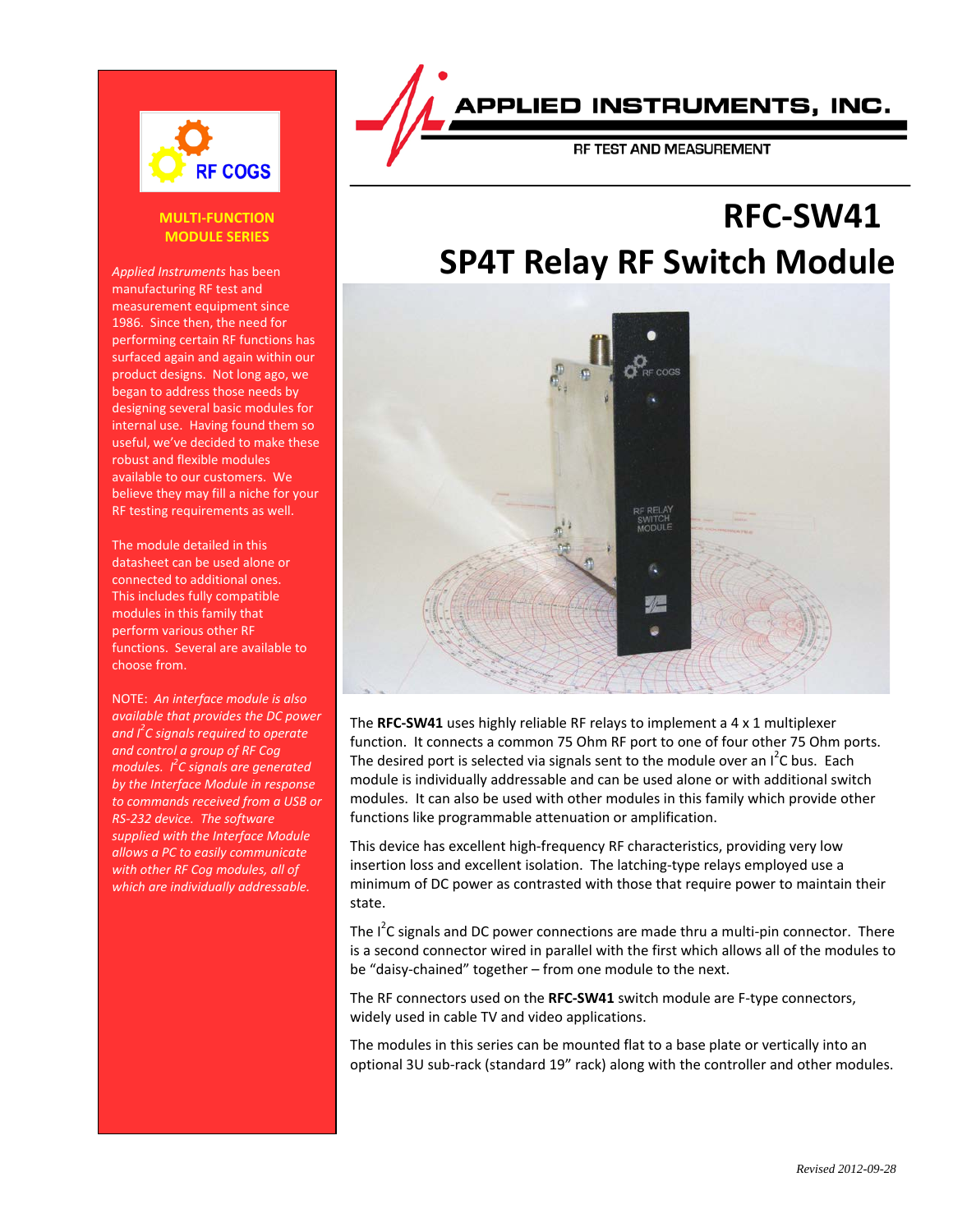#### **FEATURES**

- High reliability and repeatable performance
- Provides low insertion loss and high isolation at frequencies in excess of 1 GHz
- Easily controlled by  $I^2C$
- User-settable I<sup>2</sup>C addresses via readily accessed DIP switches
- Latching relays minimize power requirements
- Rugged construction
- Versatile mounting options
- 75 Ohm characteristic impedance
- Switch-settable option to select port 1 or to come back up in the previous state on power up
- Readily compatible with other modules in this series enabling a test system to be put together
- $\bullet$  $2$ C controller available from Applied Instruments allows control via USB or RS-232 from a PC

#### **APPLICATIONS**

- Video and cable system switching
- Test equipment
- Antenna selection
- Filter selection

#### **INCLUDED IN THE RFC-SW41 PACKAGE**

- User/Data Sheet
- RFC-SW41 Module
- Mounting Hardware
- Cable assembly for control and DC power connections



#### **OPTIONAL ACCESSORIES**

- Interface Module (model RFC-INTF)
- Additional cable assemblies (models RFC-CBLxx)
- Additional RF modules from the RF Cogs™ Series
- Sub-rack for mounting into a 19" rack (3U height) (model RFC-RM)

#### **ELECTRICAL SPECIFICATIONS**

| ABSOLUTE MAX RATINGS            | 15 VDC                             |
|---------------------------------|------------------------------------|
| RECOMMENDED OPERATING CONDITION | 12 VDC                             |
| RF CONNECTORS                   | 75 Ohm, F-type                     |
| INSERTION LOSS                  | less than 0.5 dB, DC to 2150 MHz   |
| ISOLATION                       | greater than 60 dB, DC to 2150 MHz |
|                                 |                                    |

#### **MECHANICAL SPECIFICATIONS**

| SIZE          | Approximately 4 x 3.5 x 0.8 inches or 102 x 89 x 20 mm (See drawing) |
|---------------|----------------------------------------------------------------------|
| WEIGHT        | $0.6$ lbs. (270g)                                                    |
| <b>FINISH</b> | Black powder coated, nickel                                          |
| MOUNTING      | Sub-rack, end, or bottom using #6-32 screws                          |
|               | End or bottom mounting requires removing front panel                 |

#### **ENVIRONMENTAL SPECIFICATIONS**

| <b>OPERATING TEMP</b> | $-20 °C$ to $+60 °C$ ( $-4 °F$ to $+140 °F$ )  |
|-----------------------|------------------------------------------------|
| STORAGE TEMP          | $-40 °C$ to $+70 °C$ ( $-40 °F$ to $+158 °F$ ) |